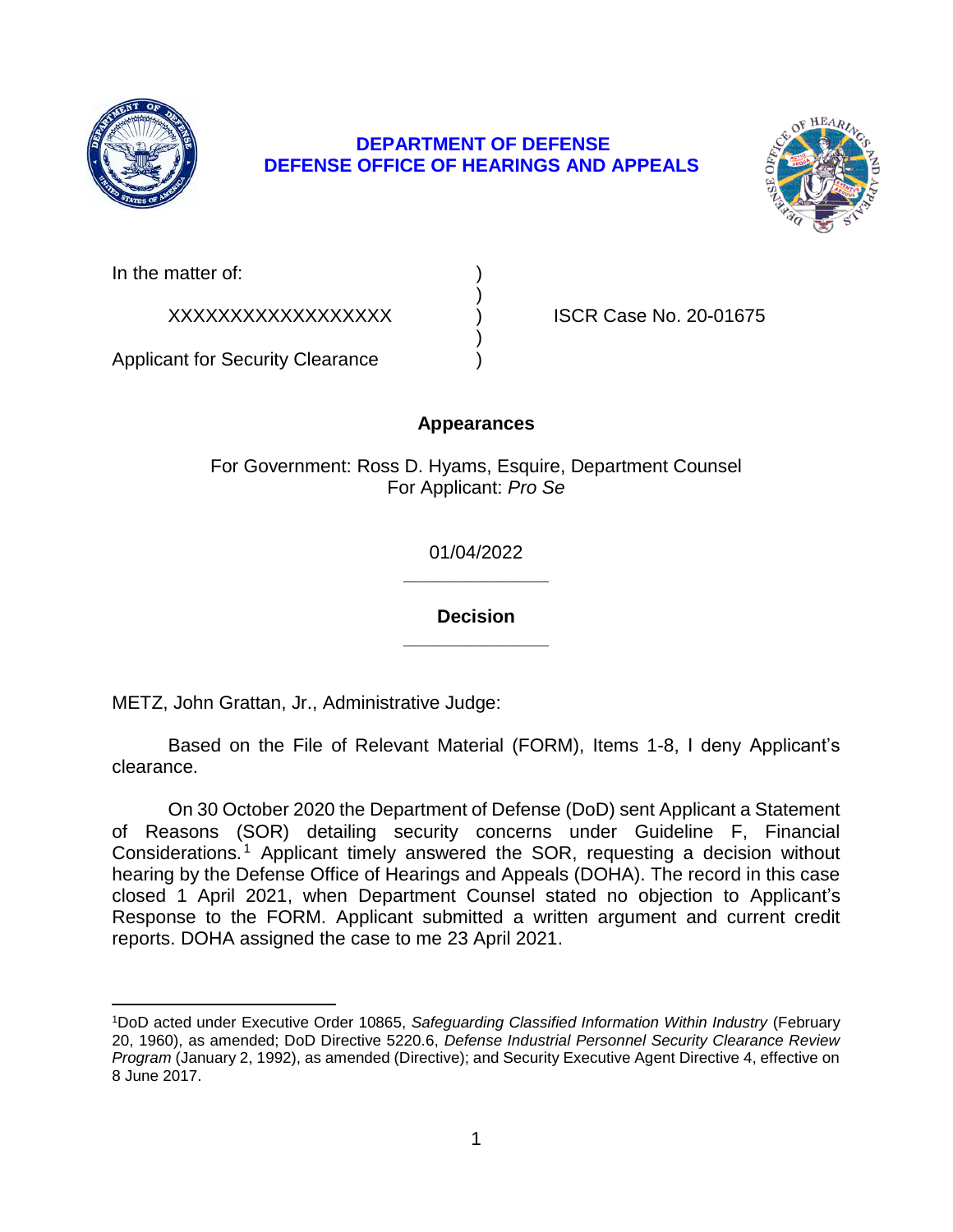#### **Findings of Fact**

 Applicant admitted failing to timely file his 2017 state and Federal income tax returns, accumulating about \$2,400 in state tax liability for tax years 2017-2019, and about \$2,400 in Federal tax liability for tax years 2017-2018 (SOR 1.a-1.g). He denied the amount of child support arrears (SOR 1.h), documenting that the amount had been reduced to \$876, and denied the debt at SOR 1.i as having been paid, which it had been in January 2020 [Answer (Item 3)].

 Applicant is a 31-year-old engineering technician employed by a U.S. defense contractor since January 2019. Before that employment, he had been employed since June 2008 in a series of low skill, low wage jobs, interrupted occasionally by periods of varying-length unemployment. He has never married, although he is currently engaged, and has an eight-year-old daughter from a prior relationship. He has not previously held a clearance (Item 4).

Applicant disclosed on his security clearance application his failures to file and pay his 2017 tax returns (SOR 1.a-1.b), his delinquent child support (SOR 1.h), and the SOR 1.i debt (for which he claimed to have been in a payment plan). The SOR 1.i debt had been reduced to judgment, apparently being enforced by garnishment. However, the SOR debt amount alleged was only \$24, and Applicant documented his January 2020 payment (Item 3) paying off the account. Applicant discussed his failures to file and pay, and all the SOR debts, during his August 2019 interview with a Government investigator (Item 5), based on his July 2019 credit report (Item 6). He attributed his failure to timely file his state and Federal income tax returns for 2017 to not getting his tax information from his two employers that year. He stated that he had not gotten these records until April or May 2019, and intended to file this delinquent return during the 2020 tax season, more than six months away. His child support issues arose because, while he was with the child's mother when his daughter was born in September 2013, they were not together when the mother filed for child support in May 2014, and when child support is awarded retroactively, there is initially never a time when the payer is not delinquent, and the enforcement system garnishes the payer's wages, including an amount for arrears. Nevertheless, Applicant's Answer documents his regular payments and reduction of his outstanding arrears.

 In his Answer, Applicant stated he filed the missing returns in July 2020, however, he did not fax his returns to the Internal Revenue Service (IRS) and the state until after he received the SOR in November 2020. His Answer states he used his fiancée's credit cards to pay his tax debts, and his fiancée states that Applicant repaid the amounts advanced (Response).

 evinces no knowledge of the SOR issues. He documented no credit or financial counseling, and did not submit a budget. He provided no evidence of community Applicant's sole character reference (Response) praises Applicant's work, but involvement, or other evidence to support a whole-person analysis.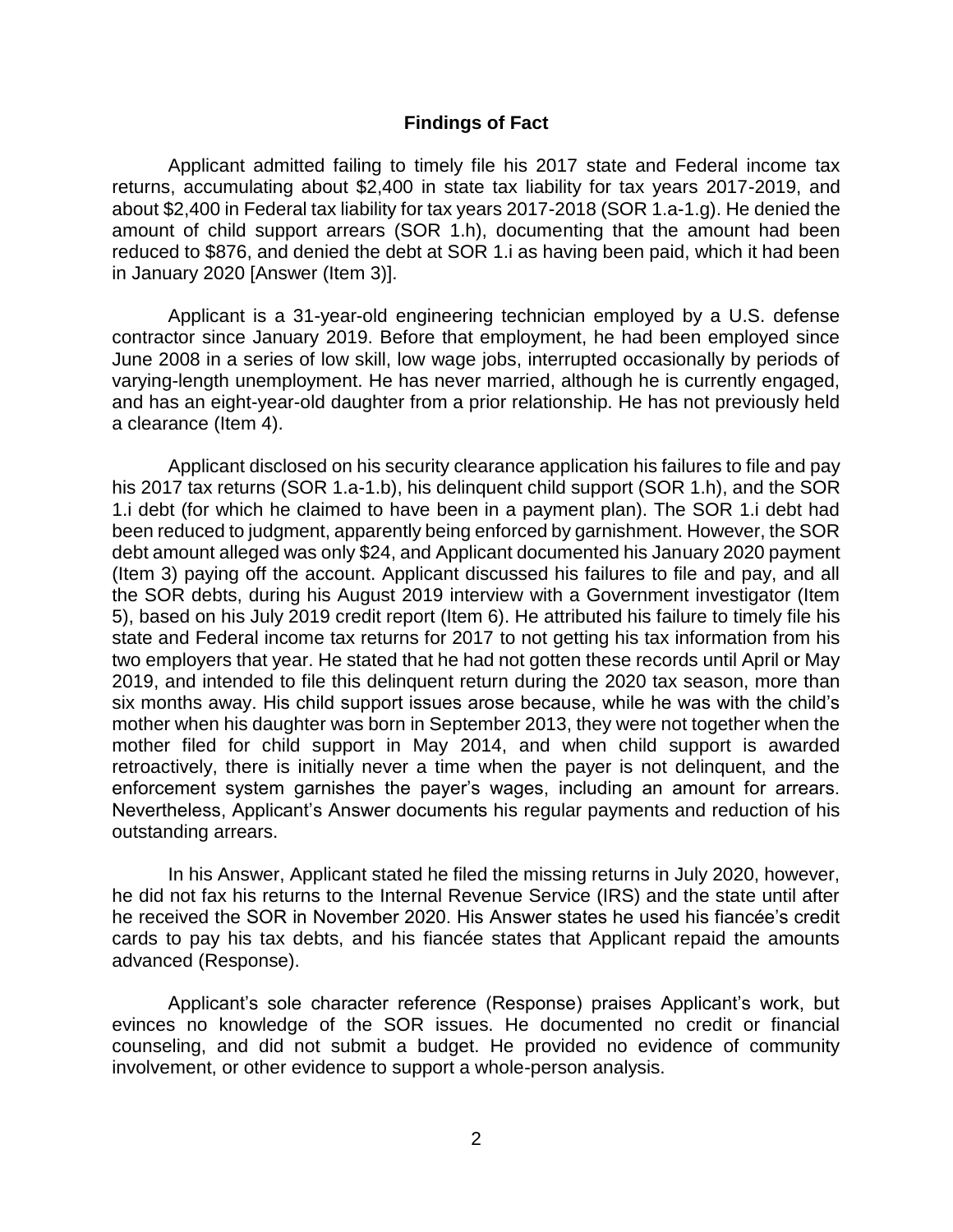#### **Policies**

 The adjudicative guidelines (AG) list factors for evaluating a person's suitability for access to classified information. Administrative judges must assess disqualifying and mitigating conditions under each issue fairly raised by the facts and situation presented. Each decision must also reflect a fair, impartial, and commonsense consideration of the factors listed in AG § 2(a). Any one disqualifying or mitigating condition is not, by itself, conclusive. However, specific adjudicative guidelines should be followed where a case can be measured against them, as they represent policy guidance governing access to classified information. Considering the SOR allegations and the evidence as a whole, the relevant adjudicative guideline is Guideline F (Financial Considerations).

 Security clearance decisions resolve whether it is clearly consistent with the national interest to grant or continue an applicant's security clearance. The Government must prove, by substantial evidence, controverted facts alleged in the SOR. If it does, the burden shifts to applicant to refute, extenuate, or mitigate the Government's case. Because no one has a right to a security clearance, the applicant bears a heavy burden of persuasion.

 Persons with access to classified information enter into a fiduciary relationship with the Government based on trust and confidence. Therefore, the Government has a compelling interest in ensuring each applicant possesses the requisite judgement, reliability, and trustworthiness of those who must protect national interests as their own. The "clearly consistent with the national interest" standard compels resolution of any reasonable doubt about an applicant's suitability for access in favor of the Government.<sup>2</sup>

#### **Analysis**

 The Government established a case for disqualification under Guideline F, and Applicant failed to mitigate the security concerns. Applicant failed to timely file his 2017 state and Federal income tax returns. Accepting that he did not have the necessary records until April or May 2019, he has given no credible reason for waiting until the 2020 tax season, the claimed July 2020 filing, or the actual November 2020 filing, which was after he received the SOR. He documented belated efforts to address his delinquent taxes.3

 The Appeal Board has long held that failure to timely file required tax returns may demonstrate a lack of judgment inconsistent with access to classified information.

 $\overline{a}$ 

<sup>2</sup>*See*, *Department of the Navy v. Egan*, 484 U.S. 518 (1988).

 3§19(a) inability to satisfy debts; (b) unwillingness to satisfy debts regardless of the ability to do so;(c) a history of not meeting financial obligations; (f) failure to file or fraudulently filing annual Federal, state, or local income tax returns of failure to pay annual Federal, state, or local income tax as required;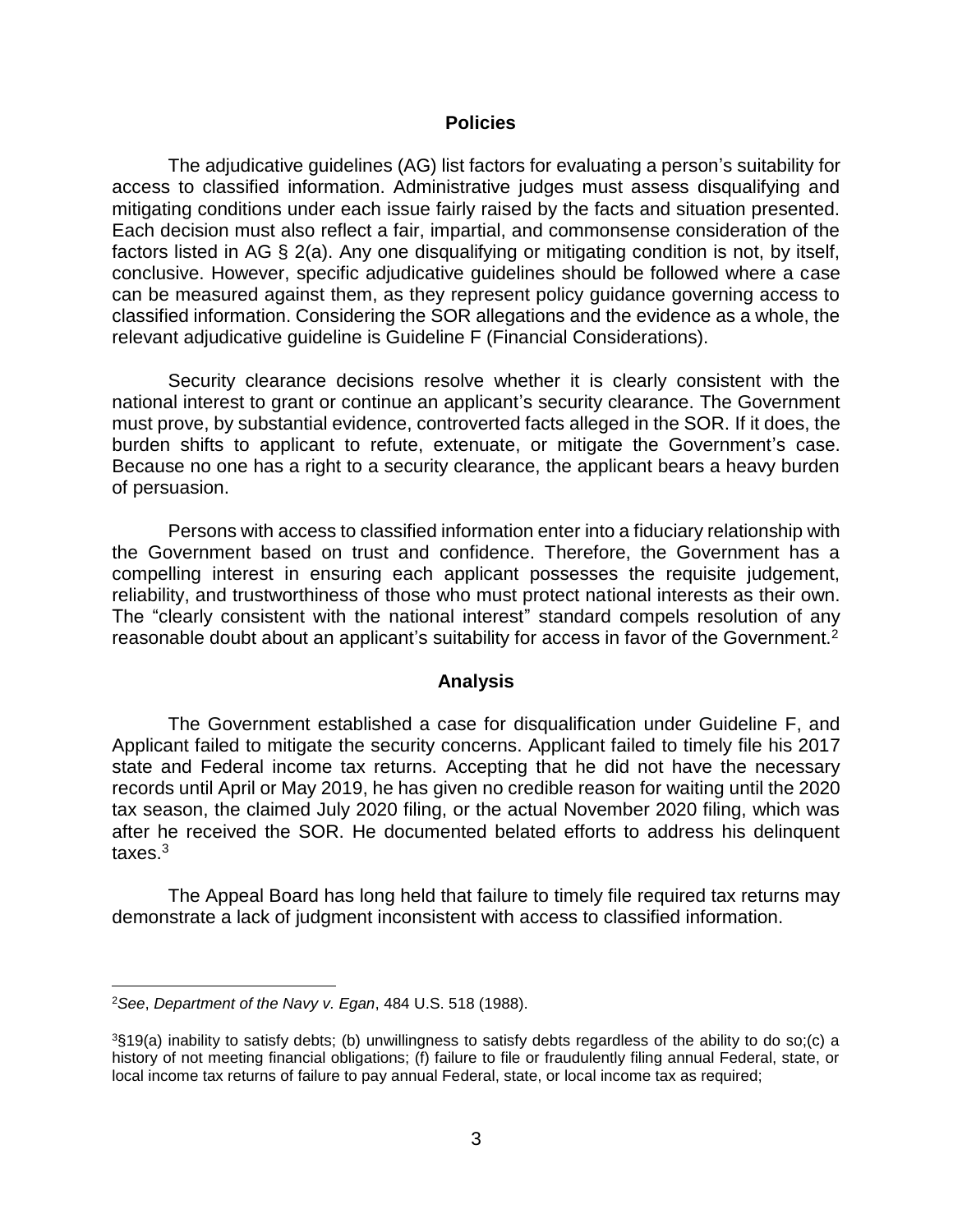A person who fails repeatedly to fulfill his or her legal obligations does not demonstrate the high degree of good judgment and reliability required of persons granted access to classified information. Indeed, the Board has previously noted that a person who has a history of not fulfilling their legal obligation to file income tax returns may be said not to have demonstrated the high degree of judgment and reliability required for access to classified information.4

This is true whether the failure to file is willful<sup>5</sup> or attributed to the press of family clearance, in a case notably similar to this, of an applicant who had failed to file Federal circumstances.6 As recently as December 2015, the Appeal Board upheld a denial of or state income tax returns for 10 years.

> The filing of tax returns is both a financial and a legal obligation. Applicant's . . . failure to have done so for many years is sufficient to raise a concern that he may be unwilling to follow other rules and regulations, such as those that govern the handling of classified information. *See, e.g.*, ISCR Case No. 14-01894 at 5 (App. Bd. Aug. 18, 2015) (A person who fails repeatedly to fulfill his or her legal obligations does not demonstrate the high degree of good judgment and reliability required of those granted access to classified information). *See also Cafeteria & Restaurant Workers Union Local 473 v. McElroy*, 284 F.2d 173, 183 (D.C. Cir. 1960), *aff'd*, 367 U.S. 886 (1961). Indeed, as the Judge noted, Directive, Enclosure 2 § 19(g) explicitly provides that failure to file tax returns is a circumstance that can raise a security concern. Moreover, the Directive presumes a nexus between admitted or proven conduct under any of the Guidelines and an applicant's eligibility for a clearance. *See. e.g.*, ISCR Case No. 14-04648 at 3 (App. Bd. Sep. 9, 2015). ISCR Case No. 14-02930 at 3 (App. Bd. Dec. 9, 2015)

 Security concerns under Guideline F are not limited to cases in which an Applicant is financially insolvent or is experiencing difficulty in paying debts. Indeed, the Appeal

 $\overline{a}$ 

 4ISCR Case No. 12-05053 at 4 (App. Bd. Oct. 30, 2014), reversing Administrative Judge's favorable decision. *See, e.g.*, ISCR Case No. 98-0608 at 2 (App. Bd. Jun. 27, 2000)(failure to file for five years).

<sup>5</sup>*See,* ISCR Case No. 98-0801 (App. Bd. Jun. 8, 2000)(tax protester).

<sup>6</sup>*See,* ISCR Case No. 98-0761 (App. Bd. Dec. 27, 1999)(routine failure to file).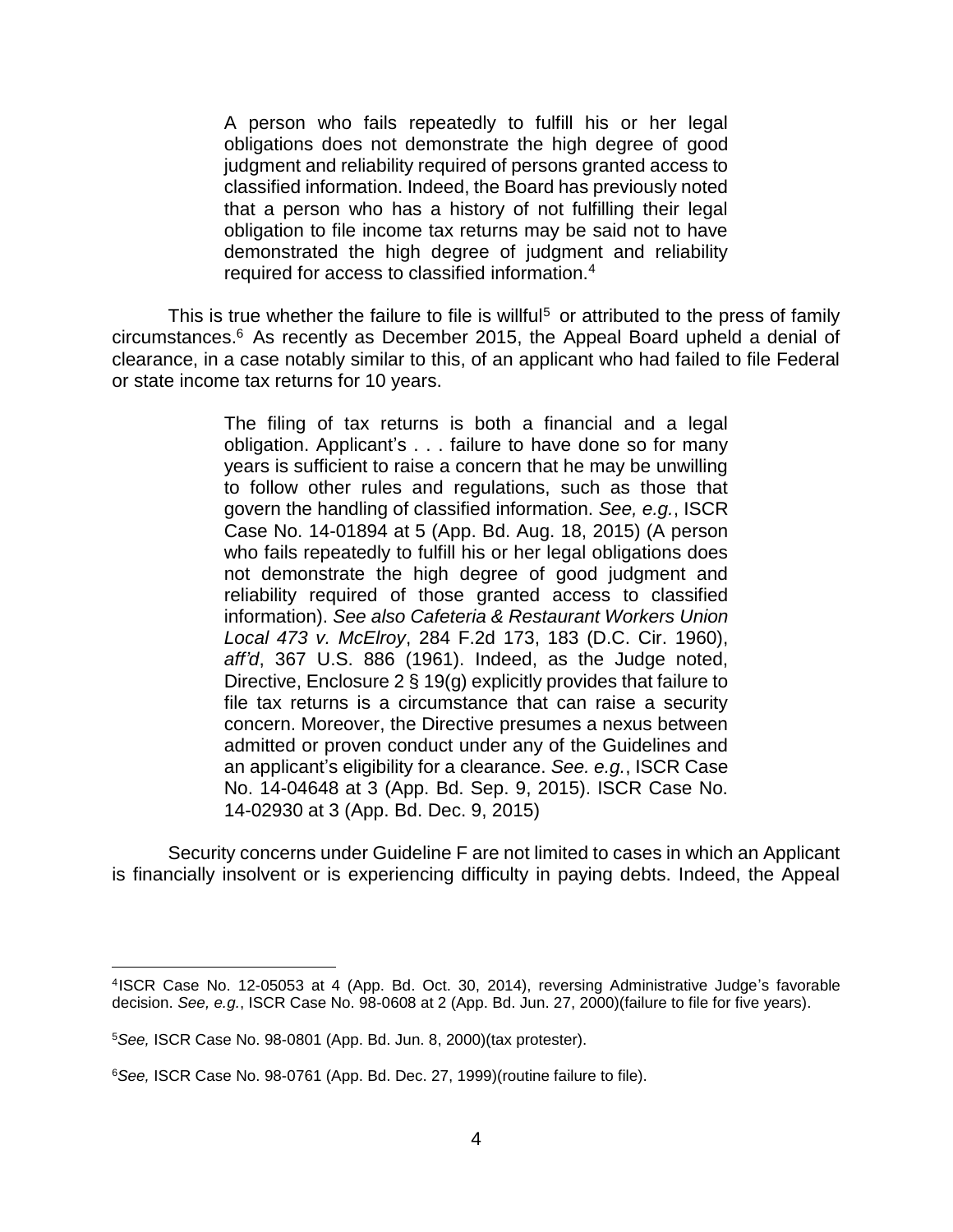Board has ruled that failure to file tax returns by itself can be a reason to deny a clearance.7

 The mitigating conditions for financial considerations do not fully apply. His failures recur.<sup>8</sup> Accepting that Applicant's failure to file was justified because his employers did not provide him the required documentation, there is no record of any efforts to obtain the documentation before 2019. Tax documents for 2017 would have been due by the end of January 2018. Without an extension, tax filings were due in April 2018; October 2018 with extension. Consequently, Applicant was not responsible in addressing his taxes. He knew his taxes were delinquent when he completed his clearance application; he knew his taxes were delinquent when he met with the Government investigator. Yet, he did not act on his promises to address his taxes, and did so apparently only when his clearance was at risk.<sup>9</sup> However, he appears to have successfully resolved his state income tax issues.<sup>10</sup> Nevertheless, what he has not done is demonstrate a track record of to timely file his Federal taxes are recent, and may not be demonstrated to be unlikely to responsibly dealing with his taxes going forward.

 The circumstances of this case do not suggest that Applicant would benefit from credit or financial counseling, but his taxes appear to have been resolved to date.<sup>11</sup> However, Applicant's tardy contacts with the IRS cannot be considered a good-faith effort to address his taxes,<sup>12</sup> to the extent that this mitigating condition could be considered applicable. Moreover, Applicant had mostly disregarded these tax obligations since at least 2019, when he began applying for a clearance. His documented inaction for at least another year, to 2020, when he filed the delinquent returns raises significant security concerns that Applicant has not addressed by the flurry of activity triggered by his receipt of the SOR. And that flurry of activity fails to mitigate Applicant's overall course of conduct, as it cannot overcome my conclusion that Applicant's track record of procrastination makes it too soon to conclude that his security-significant conduct is behind him. I conclude Guideline F against Applicant.

 $\overline{a}$ 

<sup>7</sup>*See,* ISCR Case No. 16-03208 (App. Bd. Feb, 28, 2018).

 8§20(a) the behavior happened so long ago, was so infrequent, or occurred under such circumstances that it is unlikely to recur . . .

 $9$ §20(b) the conditions that resulted in the financial problem were largely beyond the person's control  $\dots$ and the individual acted responsibly under the circumstances;

 $10$ §20(g) the individual has made arrangements with the appropriate tax authority to file or pay the amount owed and is in compliance with those arrangements.

 11§20(c) the person has received or is receiving counseling for the problem and there are clear indications that the problem is being resolved or is under control;

 $12$ §20(d) the individual initiated a good-faith effort to repay overdue creditors or otherwise resolve debts.